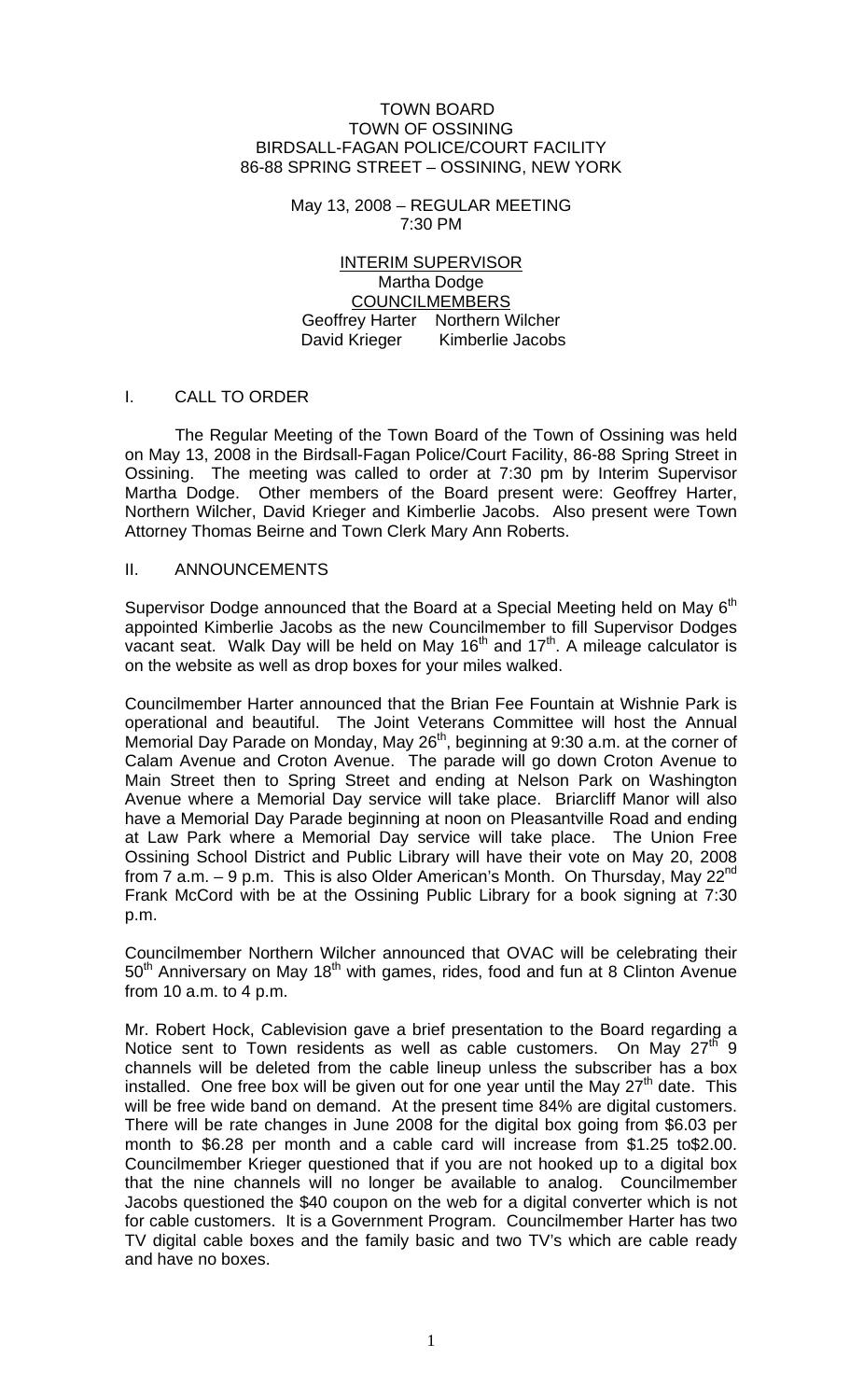## III. PRESENTATION – Stormwater Annual Report – Year 5 of 5

Jim Vanoli, Town Engineer, reported that the Town was in its final year of the first go round. The final report addresses 6 minimum measures and was instituted on March 9, 2003. Public education and outreach was met with Stash the Trash and other programs. Public involvement; illicit discharge and IDDE sheets are on the website. Chief Donato emailed 450 residents thus covering the public involvement. The Building Department includes New York State DEC notice that construction activities that disturb more than one acre must be covered under a SPDES permit. The Highway cleaned and inspected each catch basin in the Town of Ossining. The public's participation is requested. The mapping system of the storm drain system is 75% complete. The goal is if and when an occurrence is identified the DEC will use the maps to determine where it comes from. There is also a pre-construction and post construction component with planning review. The SPDES is more than erosion control. There is also Municipal housekeeping with the DPW garage being withheld due to a strong action with the garage due to its condition and need of replacement. The Highway Mechanic has an oil and water separator to avoid spillage. This report at this meeting is a portion of the public comment period and these comments should be included with the June 1 submission. This concludes the five year reports. There was a renewal of the draft regulations which took effective January 1, 2008. The new regulations will take place in 2010.

Councilmember Harter congratulated Mr. Vanoli, Superintendent of Highways Mike O'Connor, EAC, and Building Inspector John Hamilton for a wonderful job. This report is rather large and took a great deal of time to prepare. The Highway Department was physically in the catch basins did a great job. Our main goal is to make sure that our water is as clean and as pure as possible.

Chief Donato announced that he was promoting two of his officers to the rank of sergeant and is very proud of their professionalism, integrity, job performance as well as their leadership qualities. These gentlemen completed the civil service requirements as well as the selection process.

### Appointment – Police Sergeant

Councilmember Harter moved and it was seconded by Councilmember Krieger that the following resolution be approved:

RESOLVED, that the Town Board of the Town of Ossining hereby promotes Vincent J. Ragaini to the position of Police Sergeant at an annual salary of \$93,566 in accordance with the rules and regulations of the Westchester County Personnel Department effective May 13, 2008. The probationary period shall be a minimum of twelve (12) weeks to a maximum of fifty-two (52) weeks.

Motion Carried: Unanimously

## Provisional Appointment– Police Sergeant

Councilmember Krieger moved and it was seconded by Councilmember Wilcher that the following resolution be approved:

RESOLVED, that the Town Board of the Town of Ossining hereby promotes William D. Thomas to the provisional position of Police Sergeant at an annual salary of \$93,566 in accordance with the rules and regulations of the Westchester County Personnel Department effective May 13, 2008. The probationary period shall be a minimum of twelve (12) weeks to a maximum of fifty-two (52) weeks.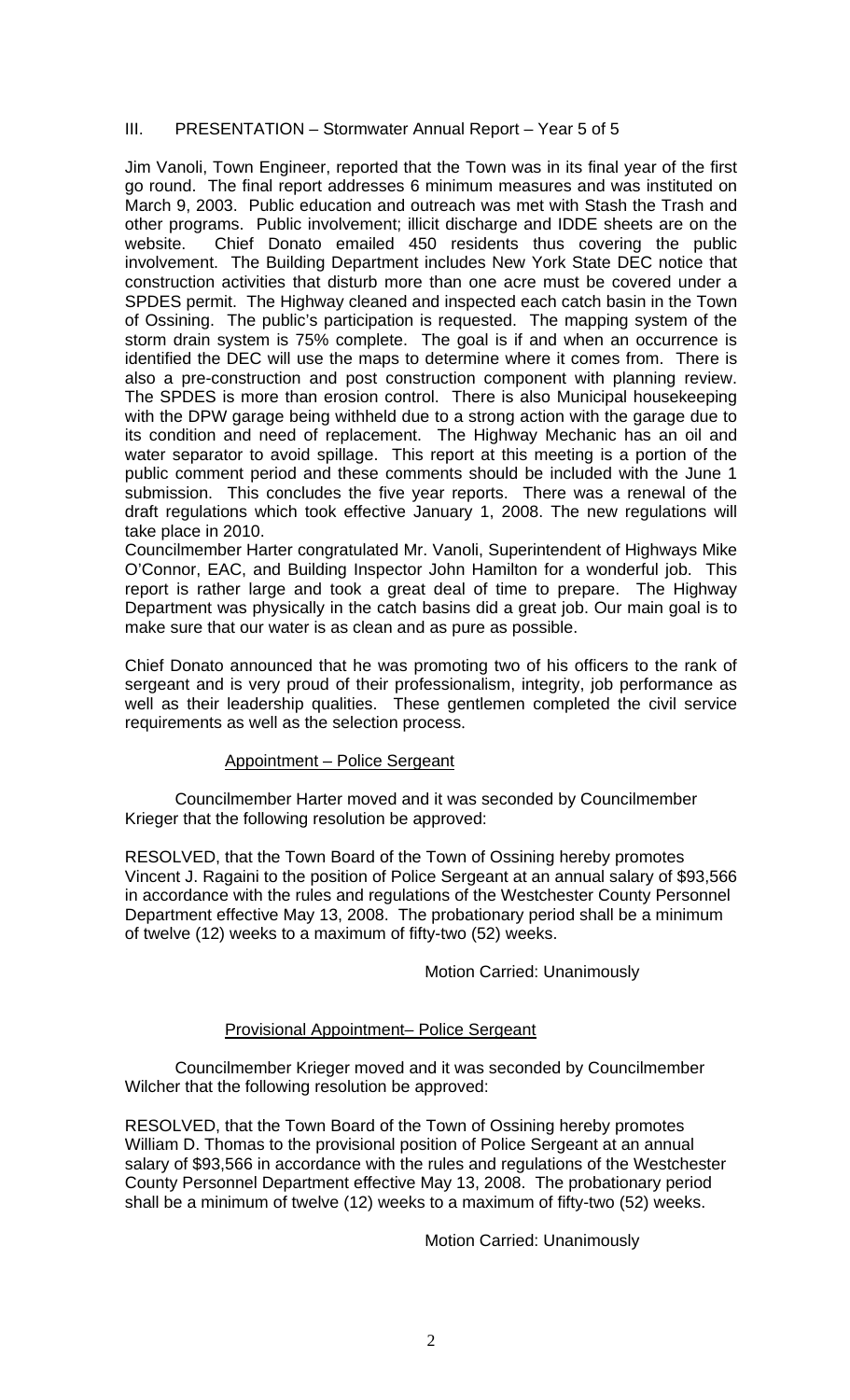Supervisor Dodge swore in the two Officers to the Sergeant position.

## IV. BOARD RESOLUTIONS

### A. Approval of Minutes – April 22, 2008

 Councilmember Harter moved and it was seconded by Councilmember Wilcher that the following be approved:

RESOLVED, that the Town Board of the Town of Ossining hereby approves the Minutes of the April 22, 2008 regular Meeting as presented.

> Vote:  $3 - 0 - 2$  Voting Yes: Harter, Wilcher, Krieger Abstaining: Dodge, Jacobs

### B. Approval of Minutes – May 6, 2008

Councilmember Krieger moved and it was seconded by Councilmember Wilcher that the following be approved:

RESOLVED, that the Town Board of the Town of Ossining hereby approves the Minutes of the May 6, 2008 special meeting as presented.

> Vote:  $4 - 0 - 1$  Voting Yes: Harter, Wilcher, Krieger, Dodge Abstaining: Jacobs

### C. Approval of Voucher Detail Report

 Councilmember Krieger moved and it was seconded by Councilmember Wilcher that the following be approved:

RESOLVED, that the Town Board of the Town of Ossining hereby approves the Voucher Detail Report dated May 13, 2008 in the amount of \$387,962.51

Motion Carried: Unanimously

### D. Adoption of Affirmative Action Plan

 Councilmember Krieger moved and it was seconded by Councilmember Jacobs that the following resolution be approved:

WHEREAS, the Westchester County Department of Senior Programs and Services provides funding to the Town of Ossining for transportation and nutrition services for the Senior Center; and

WHEREAS, in order to receive funding from Westchester County, an Affirmative Action Plan is required to be in place for a municipality with fifty (50) or more employees; now therefore be it

RESOLVED, that the Town Board of the Town of Ossining adopts the Affirmative Action Policy as prepared by Bond, Schoeneck & King, LLC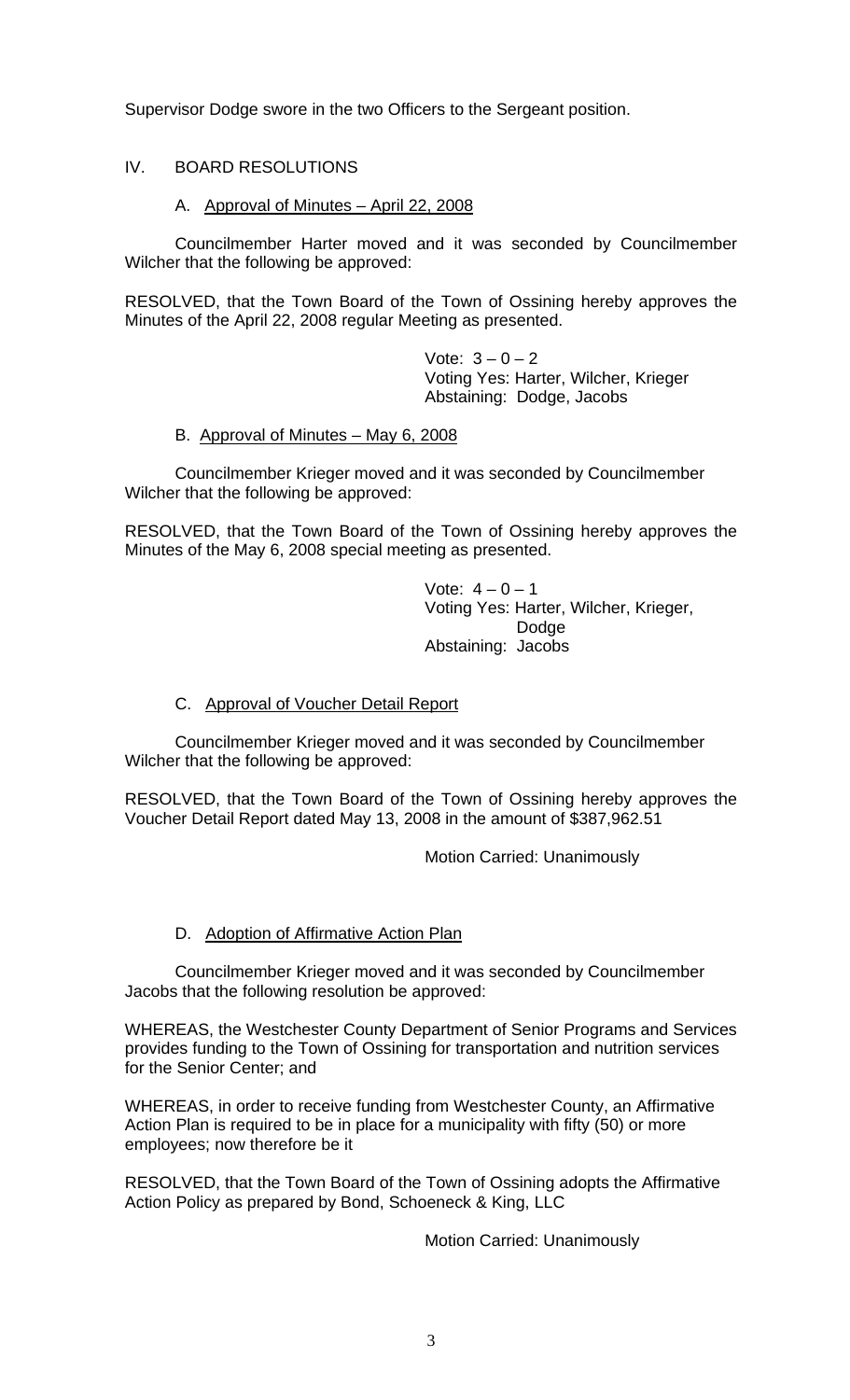## E. Calling for a Public Hearing – CDBG Applications

 Councilmember Krieger moved and it was seconded by Councilmember Harter that the following resolution be approved:

WHEREAS, the Town of Ossining is a member of the Westchester Urban County Consortium of Communities; and

WHEREAS, as a member of the Consortium the Town is applying for federallyfunded Community Development Block Grants; now therefore be it

RESOLVED, that the Town Board will hold a Public Hearing on the proposed Community Development Block Grant Applications on May 27, 2008 at 7:30 p.m. at the Village of Ossining Police/Court facility, 86-88 Spring Street, Ossining, at which time interested parties will be heard; and it is further

RESOLVED, that the Town Clerk is hereby directed to publish a notice of such hearing in the Town's official newspaper.

Motion Carried: Unanimously

### F. Alarm Review Board

 Councilmember Harter moved and it was seconded by Councilmember Krieger that the following resolution be approved:

RESOLVED, that the Town Board of the Town of Ossining hereby denies the request to waive a false alarm fine for permit no. 7 pursuant to Local Law 2 of 2002.

Motion Carried: Unanimously

### G. Agreement – Music Makers Unlimited

 Councilmember Wilcher moved and it was seconded by Councilmember Jacobs that the following resolution be approved:

RESOLVED, that the Town Board of the Town of Ossining hereby authorizes the Town Supervisor to enter into an agreement with Music Makers Unlimited of Peekskill, New York for the Memorial Day Parade to be held on May 26, 2008 at a cost of \$750.00.

Motion Carried: Unanimously

## H. Agreement – Westchester County – Equipment to Respond to Weapons of Mass Destruction

 Councilmember Harter moved and it was seconded by Councilmember Krieger that the following resolution be approved:

RESOLVED, that the Town Board of the Town of Ossining hereby authorizes the Town Supervisor to renew an agreement with Westchester County Department of Emergency Services for Personal Protective Equipment to respond to Weapons of Mass Destruction effective through May 13, 2013.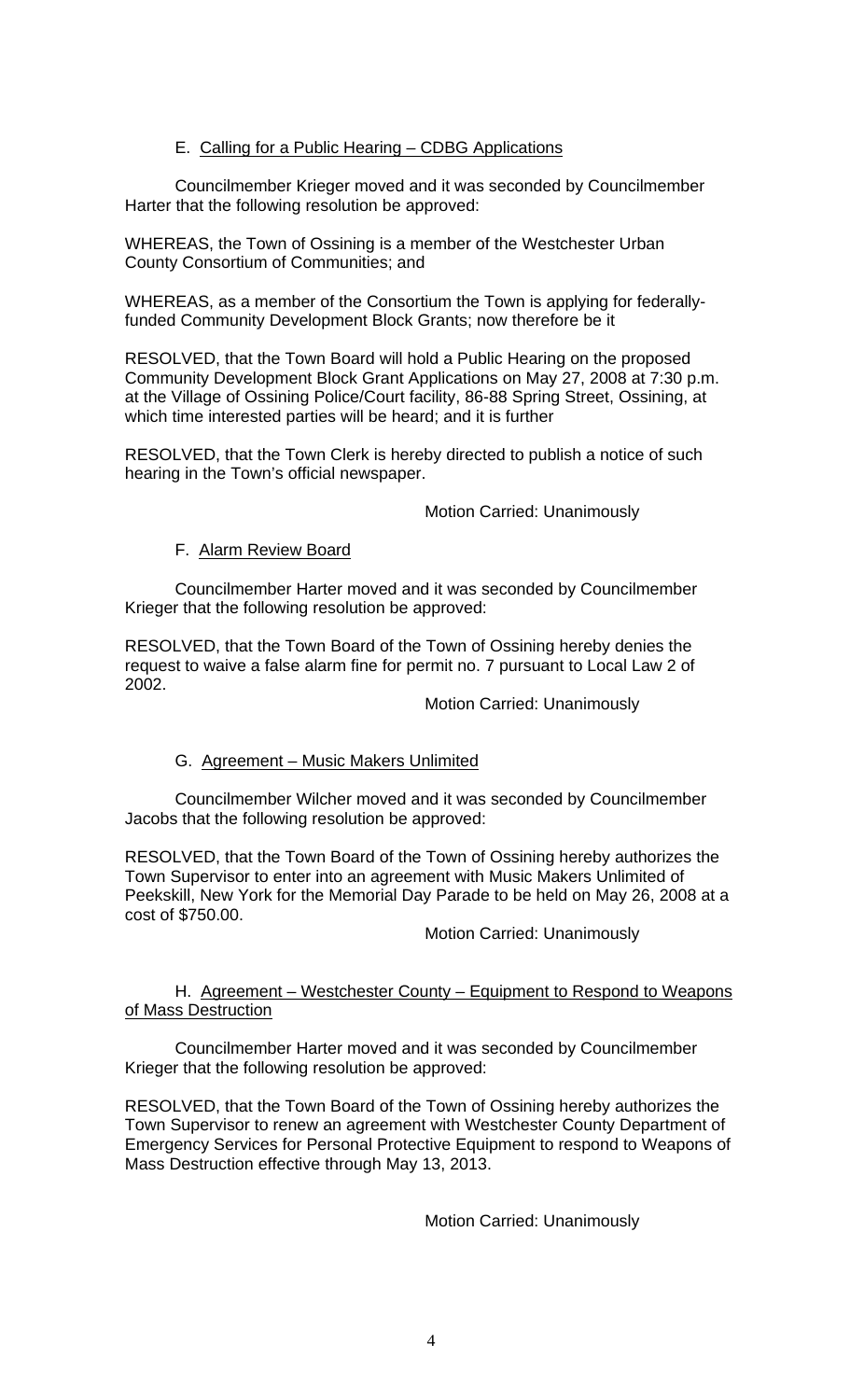## I. Finance – 2008 Budget Adjustment

Councilmember Krieger moved and it was seconded by Councilmember Jacobs that the following resolution be approved:

RESOLVED, that the Town Board of the Town of Ossining hereby authorizes the following budget adjustment be made to the 2008 budget:

| Transfer to G/L Account | Amount     | Transfer from G/L Account            |
|-------------------------|------------|--------------------------------------|
| 020-3120-0201 Equipment | \$4.719.20 | 020-0020-2626 Forfeiture of Proceeds |
|                         |            | Restricted                           |

Motion Carried: Unanimously

# J. Change Order Authorization – Cedar Lane Water Main Project

 Councilmember Harter moved and it was seconded by Councilmember Wilcher that the following resolution be approved:

RESOLVED, that the Town Board of the Town of Ossining hereby authorizes the Town Supervisor to sign the following change order with Steve Giordano Builders, Inc. for the Cedar Lane Water Main Project:

Supply and install 2" diameter polypropylene pipe and 10/2 direct burial electric line from Pump House to concrete pit located at top ball field at Cedar Lane Park  $$4,500.00$ 

TOTAL \$4,500.00

Motion Carried: Unanimously

## K. Agreement – Pitney Bowes

 Councilmember Krieger moved and it was seconded by Councilmember Jacobs that the following resolution be approved:

RESOLVED, that the Town Board of the Town of Ossining hereby authorizes the Town Supervisor to renew an agreement with Pitney Bowes for a digital mailing system including equipment maintenance for a term of fifty-one (51) months at a cost of \$349 per month for 16 Croton Avenue Town offices.

Motion Carried: Unanimously

## L. Justice Court Audit

 Councilmember Wilcher moved and it was seconded by Councilmember Harter that the following resolution be approved:

RESOLVED, that the Town Board of the Town of Ossining hereby acknowledges that in accordance with the Unified Court System's Action Plan for the Justice Courts, the 2007 Audit of the Town of Ossining Justice Court was conducted as required and said audit has been distributed to and reviewed by the Town Board of the Town of Ossining.

Motion Carried: Unanimously

## M. Board of Assessment Review – Appointment - David M. Rothman

 Councilmember Krieger moved and it was seconded by Councilmember Wilcher that the following resolution be approved: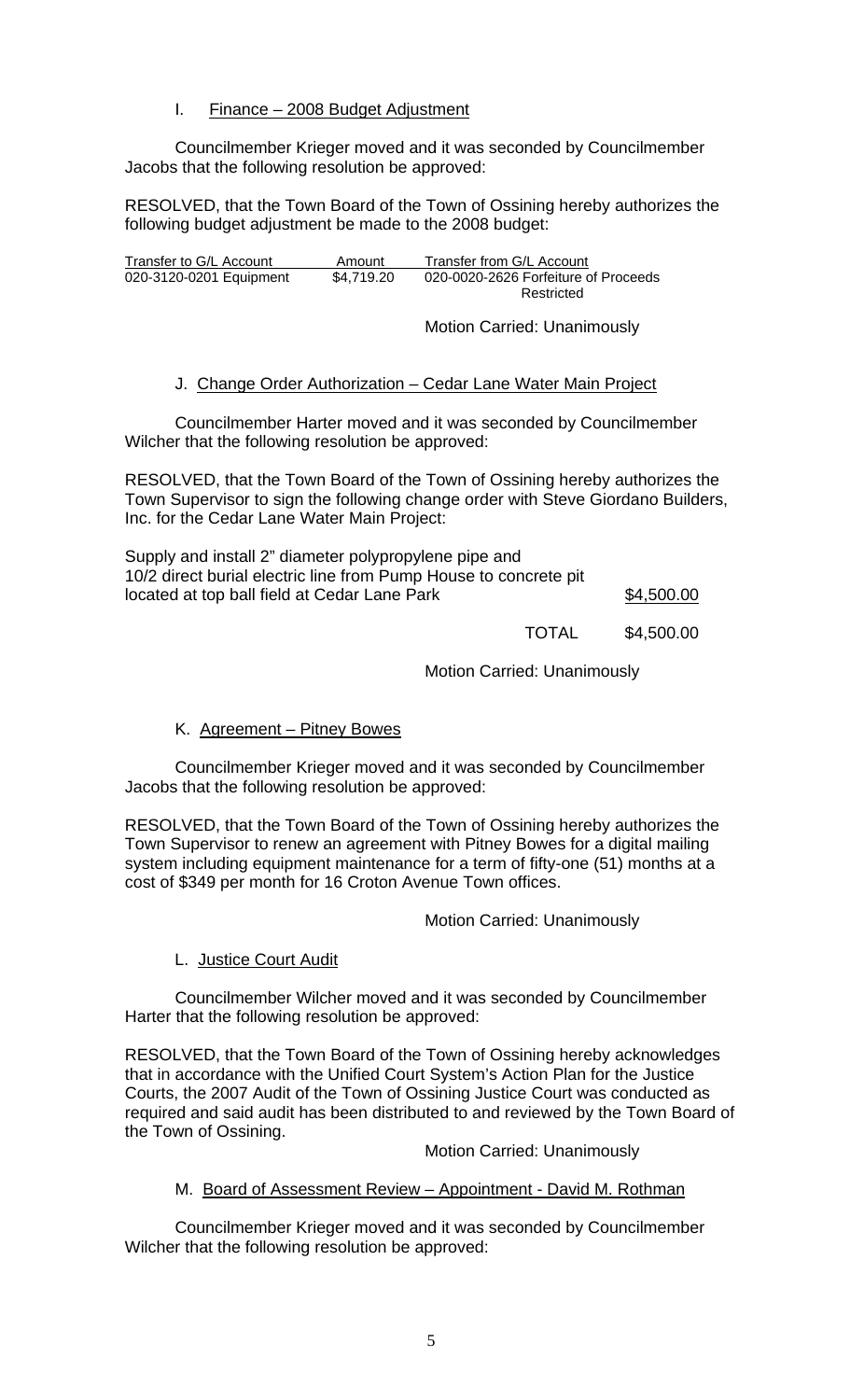RESOLVED, that the Town Board of the Town of Ossining hereby appoints David M. Rothman, Seneca Road, Ossining, New York, to the Board of Assessment Review to fill the unexpired term of Mark Seiden effective May 13, 2008 through September 30, 2010.

Motion Carried: Unanimously

## N. Rejection of Bids-Materials and Supplies 2008-2009

Councilmember Wilcher moved and it was seconded by Councilmember Krieger that the following resolution be approved:

RESOLVED, that the Town Board of the Town of Ossining rejects the bids for Materials and Supplies for 2008-2009 and authorizes the Town Clerk to notify the bidders of the rejection based on Westchester County Bid availability for Bituminous Concrete-Hot & Cold Mix, and be it further

RESOLVED, that the amount of gravel the highway department purchases is not subject to competitive bidding in accordance with the Town's procurement policy.

### Motion Carried: Unanimously

## O. Finance – Mahopac National Bank

Councilmember Harter moved and it was seconded by Councilmember Krieger that the following resolution be approved:

WHEREAS, the Town of Ossining designated Sleepy Hollow Bank as an Official Depository, and

WHEREAS, on May 9, 2008 Sleepy Hollow Bank was taken over by Mahopac National Bank, now therefore be it,

RESOLVED, that the Town Board of the Town of Ossining hereby authorizes Mahopac National Bank to be added to the Town's list of depositories.

Motion Carried: Unanimously

## P. Promotion– Highway - Road Maintainer

Councilmember Jacobs moved and it was seconded by Councilmember Wilcher that the following resolution be approved:

RESOLVED, that the Town Board of the Town of Ossining hereby promotes John Orlando to the position of Road Maintainer at a salary of \$60,057 effective May 2, 2008. The probationary period shall be a minimum of twelve (12) weeks to a maximum of fifty-two (52) weeks.

Motion Carried: Unanimously

### Q. Apartment Lease Agreement – Dale Cemetery Caretaker

 Councilmember Krieger moved and it was seconded by Councilmember Wilcher that the following resolution be approved:

RESOLVED, that the Town Board of the Town of Ossining hereby authorizes the Supervisor to enter into a one year apartment lease with Richard Borreto (Dale Cemetery caretaker) and Rosa Jarama in accordance with terms set forth by the lease agreement.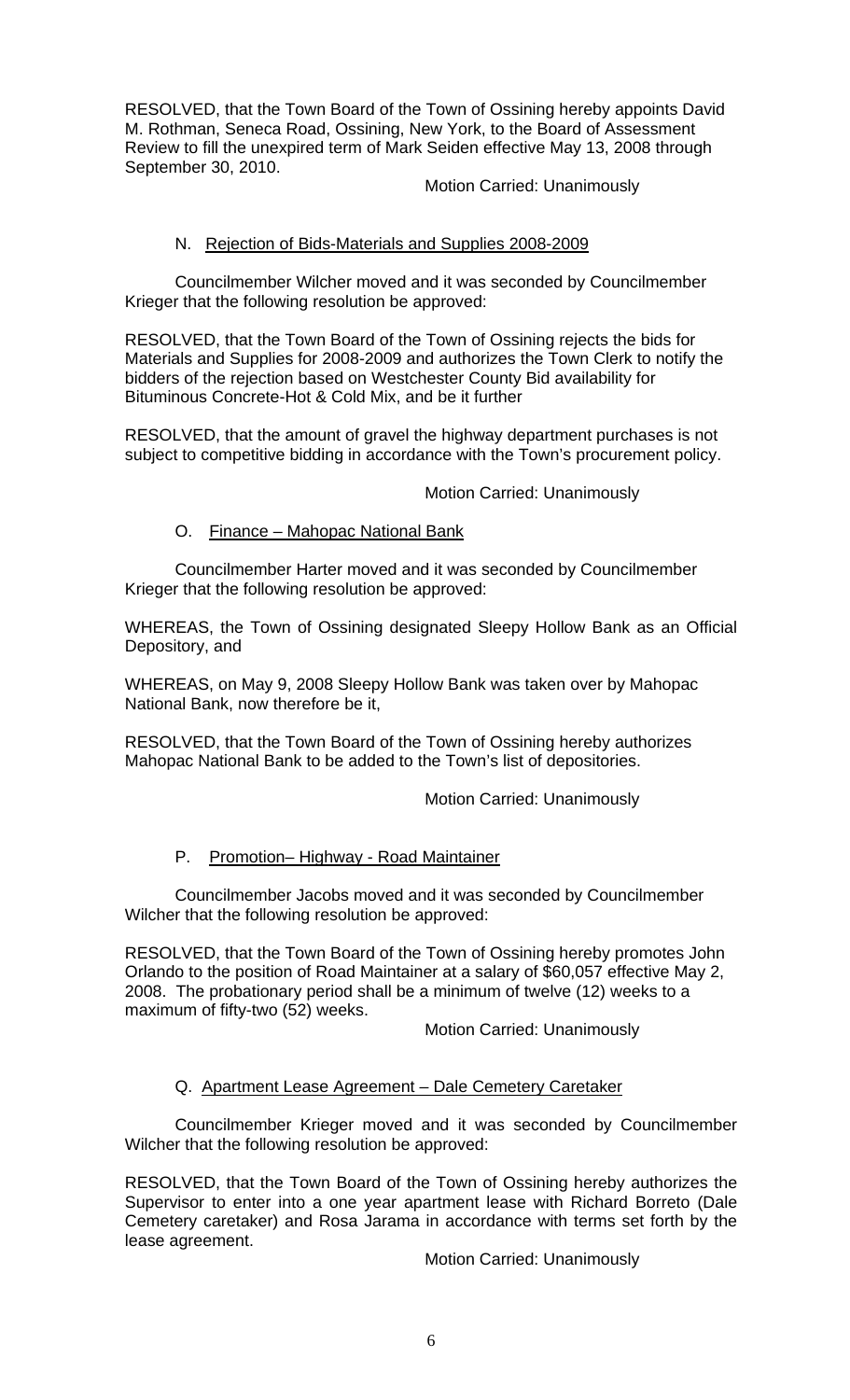### R. Termination of SeniorNet

Councilmember Harter moved and it was seconded by Councilmember Jacobs that the following resolution be approved:

WHEREAS, in 1997 the Town of Ossining established a SeniorNet Learning Center which it maintained and supported, and

WHEREAS, the Town must terminate the agreement due to an insufficient number of senior citizens who participate in the program, which does not meet the contribution requirements of SeniorNet, however the town will still continue to provide computer training and services to the seniors with the help of IBM volunteers, now therefore be it

RESOLVED, that the Town Board of the Town of Ossining hereby terminates the agreement with SeniorNet effective June 1, 2008.

### Motion Carried: Unanimously

### S. BOND RESOLUTION DATED MAY 13, 2008.

A RESOLUTION AUTHORIZING THE ISSUANCE OF \$80,000 BONDS OF THE TOWN OF OSSINING, WESTCHESTER COUNTY, NEW YORK, TO PAY THE COST OF THE REPAIR OF A RETAINING WALL ON SAMSTAG AVENUE, IN AND FOR SAID TOWN.

 Councilmember Harter moved and it was seconded by Councilmember Krieger that the following resolution be approved:

WHEREAS, all conditions precedent to the financing of the capital purposes hereinafter described, including compliance with the provisions of the State Environmental Quality Review Act to the extent required, have been performed; and

WHEREAS, it is now desired to authorize the financing of such capital provide funding for a portion of such capital project; NOW, THEREFORE, BE IT

RESOLVED, by the Town Board of the Town of Ossining, Westchester County, New York, as follows:

 Section 1. For the specific object or purpose of paying the cost of the repair of a retaining wall on Samstag Avenue, in and for the Town of Ossining, Westchester County, New York, including incidental expenses in connection therewith, there are hereby authorized to be issued \$80,000 bonds of said Town pursuant to the provisions of the Local Finance Law.

Section 2. It is hereby determined that the maximum estimated cost of the aforesaid specific object or purpose is \$80,000, and that the plan for financing thereof shall be by the issuance of the \$80,000 bonds authorized pursuant to this bond resolution.

Section 3. It is hereby determined that the period of probable usefulness of the aforesaid specific object or purpose is fifteen years under subdivision thirty-five of paragraph a of Section 11.00 of the Local Finance Law, as the Town has been advised by an engineer the useful life of the aforesaid specific object or purpose is in excess of fifteen years. It is hereby further determined that the maximum maturity of the bonds authorized will exceed five years, and that the foregoing is not an assessable improvement.

Section 4. Subject to the provisions of the Local Finance Law, the power to authorize the issuance of and to sell bond anticipation notes in anticipation of the issuance and sale of the bonds herein authorized, including renewals of such notes, is hereby delegated to the Supervisor, the chief fiscal officer. Such notes shall be of such terms, form and contents, and shall be sold in such manner, as may be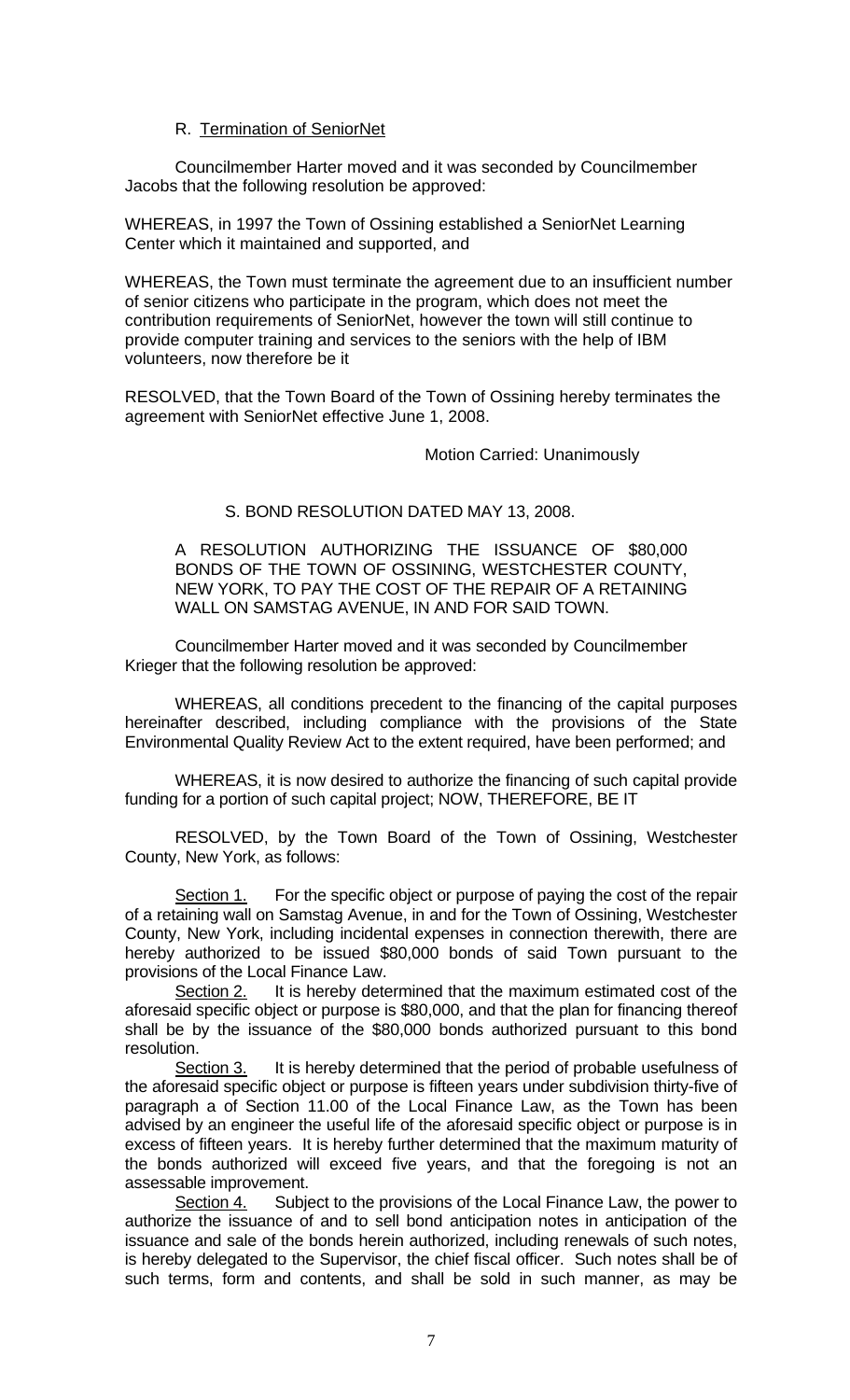prescribed by said Supervisor, consistent with the provisions of the Local Finance Law.

Section 5. The faith and credit of said Town of Ossining, Westchester County, New York, are hereby irrevocably pledged to the payment of the principal of and interest on such obligations as the same respectively become due and payable. An annual appropriation shall be made in each year sufficient to pay the principal of and interest on such obligations becoming due and payable in such year.

Section 6. Such bonds shall be in fully registered form and shall be signed in the name of the Town of Ossining, Westchester County, New York, by the manual or facsimile signature of the Supervisor and a facsimile of its corporate seal shall be imprinted or impressed thereon and may be attested by the manual or facsimile signature of the Town Clerk.

Section 7. The powers and duties of advertising such bonds for sale, conducting the sale and awarding the bonds, are hereby delegated to the Supervisor, who shall advertise such bonds for sale, conduct the sale, and award the bonds in such manner as he or she shall deem best for the interests of the Town provided, however, that in the exercise of these delegated powers, he or she shall comply fully with the provisions of the Local Finance Law and any order or rule of the State Comptroller applicable to the sale of municipal bonds. The receipt of the Supervisor shall be a full acquaintance to the purchaser of such bonds, who shall not be obliged to see to the application of the purchase money.

Section 8. All other matters, except as provided herein relating to such bonds, including determining whether to issue such bonds having substantially level or declining debt service and all matters related thereto, prescribing whether manual or facsimile signatures shall appear on said bonds, prescribing the method for the recording of ownership of said bonds, appointing the fiscal agent or agents for said bonds, providing for the printing and delivery of said bonds (and if said bonds are to be executed in the name of the Town by the facsimile signature of its Supervisor, providing for the manual countersignature of a fiscal agent or of a designated official of the Town), the date, denominations, maturities and interest payment dates, place or places of payment, and also including the consolidation with other issues, shall be determined by the Supervisor. It is hereby determined that it is to the financial advantage of the Town not to impose and collect from registered owners of such bonds any charges for mailing, shipping and insuring bonds transferred or exchanged by the fiscal agent, and, accordingly, pursuant to paragraph c of Section 70.00 of the Local Finance Law, no such charges shall be so collected by the fiscal agent. Such bonds shall contain substantially the recital of validity clause provided for in section 52.00 of the Local Finance Law and shall otherwise be in such form and contain such recitals in addition to those required by section 52.00 of the Local Finance Law, as the Supervisor shall determine.

Section 9. The validity of such bonds and bond anticipation notes may be contested only if:

1) Such obligations are authorized for an object or purpose for which said Town is not authorized to expend money, or

2) The provisions of law which should be complied with at the date of publication of this resolution are not substantially complied with,

and an action, suit or proceeding contesting such validity is commenced within twenty days after the date of such publication, or

3) Such obligations are authorized in violation of the provisions of the Constitution.

Section 10. This resolution shall constitute a statement of official intent for purposes of Treasury Regulations Section 1.150-2. Other than as specified in this resolution, no monies are, or are reasonably expected to be, reserved, allocated on a long-term basis, or otherwise set aside with respect to the permanent funding of the object or purpose described herein.

Section 11. Upon this resolution taking effect, the same shall be published in summary in the *Journal News*, the official newspaper of the Town, together with a notice of the Town Clerk in substantially the form provided in Section 81.00 of the Local Finance Law.

Section 12. This resolution is adopted subject to permissive referendum in accordance with Section 35.00 of the Local Finance Law.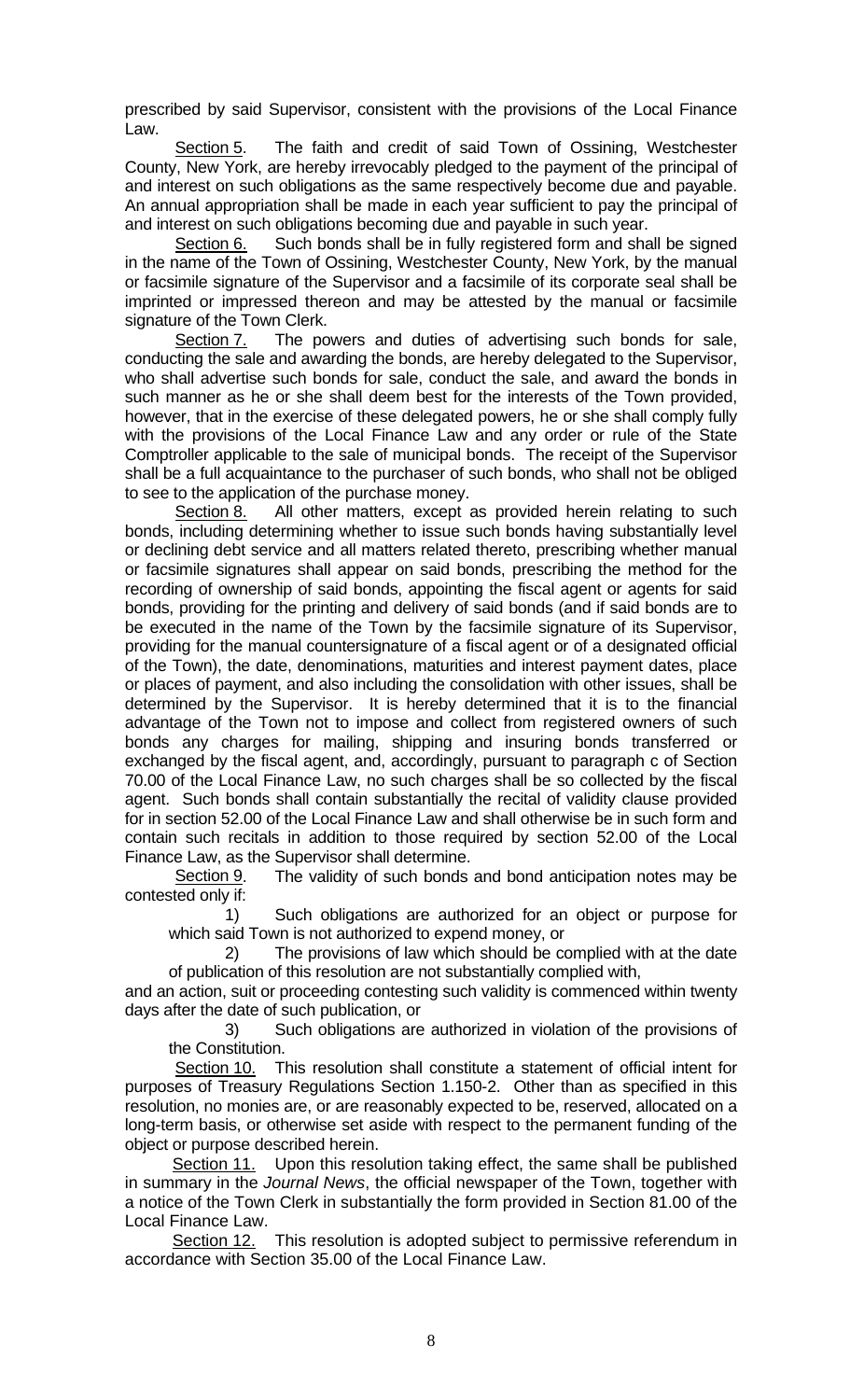Voting Yes in a Roll Call Vote: Harter, Krieger, Wilcher, Jacobs, Dodge Motion Carried: Unanimously

T. BOND RESOLUTION DATED MAY 13, 2008.

A RESOLUTION AUTHORIZING THE ISSUANCE OF \$25,000 BONDS OF THE TOWN OF OSSINING, WESTCHESTER COUNTY, NEW YORK, TO PAY THE COST OF THE REPLACEMENT OF THE GARAGE DOORS AT THE HIGHWAY DEPARTMENT FACILITY, IN AND FOR SAID TOWN.

Councilmember Wilcher moved and it was seconded by Councilmember Jacobs that the following resolution be approved:

WHEREAS, all conditions precedent to the financing of the capital purposes hereinafter described, including compliance with the provisions of the State Environmental Quality Review Act to the extent required, have been performed; and

RESOLVED, by the Town Board of the Town of Ossining, Westchester County, New York, as follows:

Section 1. For paying the cost of the replacement of the doors at the highway department facility, a specific object or purpose, in and for the Town of Ossining, Westchester County, New York, including incidental expenses in connection therewith, there are hereby authorized to be issued \$25,000 bonds of said Town pursuant to the provisions of the Local Finance Law.

Section 2. It is hereby determined that the estimated maximum cost of the aforesaid specific object or purpose is \$25,000, and the plan for the financing thereof is by the issuance of the \$25,000 bonds of the Town of Ossining, Westchester County, New York, authorized to be issued pursuant to this resolution.

Section 3. It is hereby determined that the period of probable usefulness of the aforesaid specific object or purpose is five years, pursuant to subdivision thirty-five of paragraph a of Section 11.00 of the Local Finance Law. It is hereby further determined that the maximum maturity of the bonds authorized will not exceed five years, and that the foregoing is not an assessable improvement.

Section 4. Subject to the provisions of the Local Finance Law, the power to authorize the issuance of and to sell bond anticipation notes in anticipation of the issuance and sale of the bonds herein authorized, including renewals of such notes, is hereby delegated to the Town Supervisor, the chief fiscal officer. Such notes shall be of such terms, form and contents, and shall be sold in such manner, as may be prescribed by said Town Supervisor, consistent with the provisions of the Local Finance Law.

Section 5. The faith and credit of said Town of Ossining, Westchester County, New York, are hereby irrevocably pledged for the payment of the principal of and interest on such obligations as the same respectively become due and payable. An annual appropriation shall be made in each year sufficient to pay the principal of and interest on such obligations becoming due and payable in such year. There shall annually be levied on all the taxable real property in said Town a tax sufficient to pay the principal of and interest on such obligations as the same become due and payable.

Section 6. Such bonds shall be in fully registered form and shall be signed in the name of the Town of Ossining, Westchester County, New York, by the manual or facsimile signature of the Town Supervisor and a facsimile of its corporate seal shall be imprinted thereon and may be attested by the manor of facsimile signature of the Town Clerk.

Section 7. The powers and duties of advertising such bonds for sale, conducting the sale and awarding the bonds, are hereby delegated to the Town Supervisor, who shall advertise such bonds for sale, conduct the sale, and award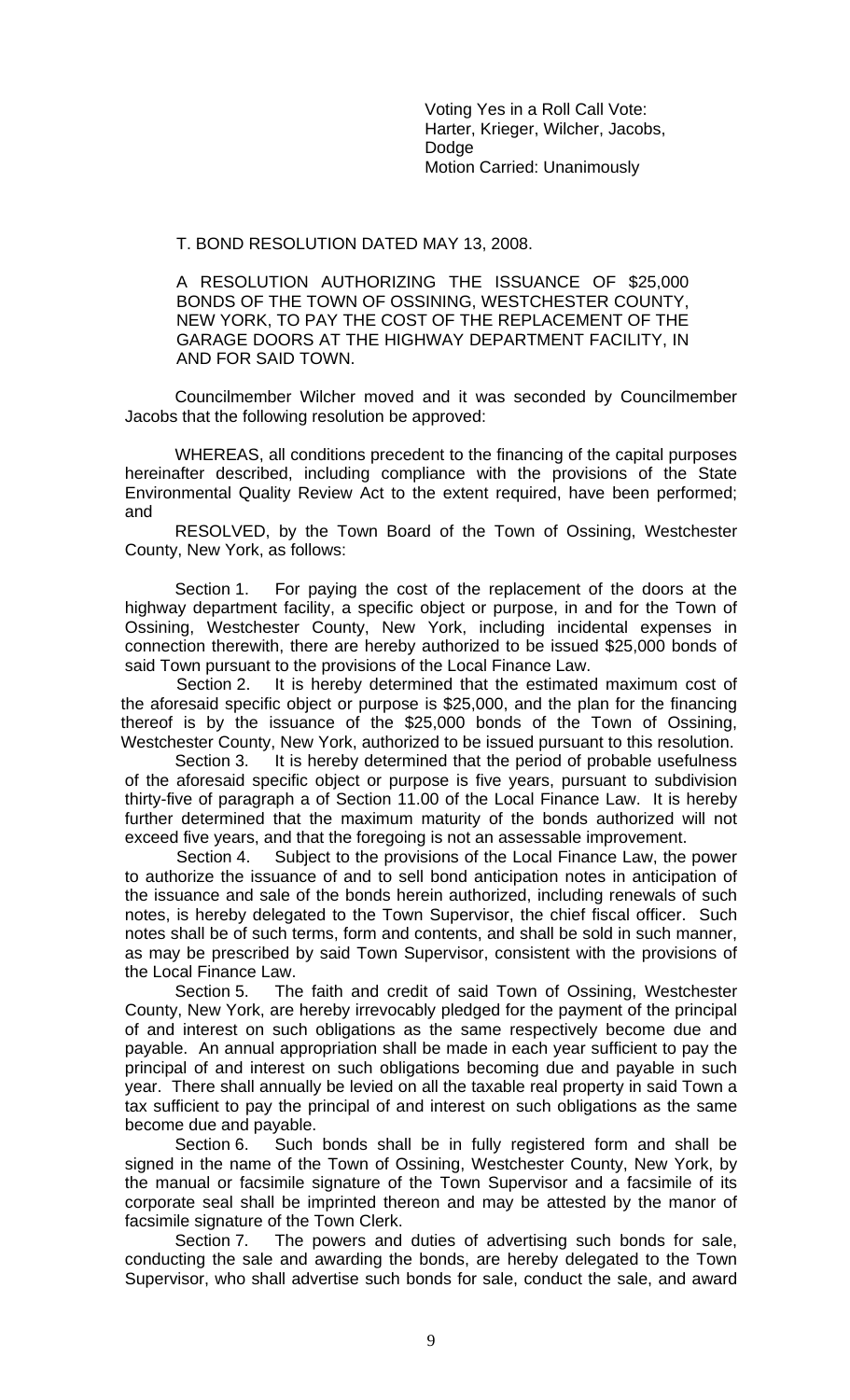the bonds in such manner as he or she shall deem best for the interests of the Town, provided, however, that in the exercise of these delegated powers, he or she shall comply fully with the provisions of the Local Finance Law and any order or rule of the State Comptroller applicable to the sale of municipal bonds. The receipt of the Town Supervisor shall be a full acquittance to the purchaser of such bonds, who shall not be obliged to see to the application of the purchase money.

Section 8. All other matters, except as provided herein relating to such bonds, including determining whether to issue such bonds having substantially level or declining annual debt service and all matters related thereto, prescribing whether manual or facsimile signatures shall appear on said bonds, prescribing the method for the recording of ownership of said bonds, appointing the fiscal agent or agents for said bonds, providing for the printing and delivery of said bonds (and if said bonds are to be executed in the name of the Town by the facsimile signature of its Town Supervisor, providing for the manual countersignature of a fiscal agent or of a designated official of the Town), the date, denominations, maturities and interest payment dates, place or places of payment, and also including the consolidation with other issues, shall be determined by the Town Supervisor. It is hereby determined that it is to the financial advantage of the Town not to impose and collect from registered owners of such bonds any charges for mailing, shipping and insuring bonds transferred or exchanged by the fiscal agent, and, accordingly, pursuant to paragraph c of Section 70.00 of the Local Finance Law, no such charges shall be so collected by the fiscal agent. Such bonds shall contain substantially the recital of validity clause provided for in Section 52.00 of the Local Finance Law and shall otherwise be in such form and contain such recitals in addition to those required by Section 52.00 of the Local Finance Law, as the Town Supervisor shall determine.

Section 9. This resolution shall constitute a statement of official intent for purposes of Treasury Regulations Section 1.150 - 2. Other than as specified in this resolution, no monies are, or are reasonably expected to be, reserved, allocated on a long-term basis, or otherwise set aside with respect to the permanent funding of the object or purpose described herein.

Section 10. The validity of such bonds and bond anticipation notes may be contested only if:

1) Such obligations are authorized for an object or purpose for which said Town is not authorized to expend money, or

2) The provisions of law which should be complied with at the date of publication of this resolution are not substantially complied with,

and an action, suit or proceeding contesting such validity is commenced within twenty days after the date of such publication, or

3) Such obligations are authorized in violation of the provisions of the Constitution.

Section 11. This resolution, which takes effect immediately, shall be published in summary in the *Journal News*, the official newspaper of the Town, together with a notice of the Town Clerk in substantially the form provided in Section 81.00 of the Local Finance Law.

> Voting Yes in a Roll Call: Harter, Krieger, Wilcher, Jacobs, Dodge Motion Carried: Unanimously

### U. BOND RESOLUTION DATED MAY 13, 2008.

 A RESOLUTION AUTHORIZING THE ISSUANCE OF \$199,500 BONDS OF THE TOWN OF OSSINING, WESTCHESTER COUNTY, NEW YORK, TO PAY THE COST OF THE PURCHASE OF MACHINERY AND APPARATUS FOR USE BY THE TOWN'S HIGHWAY DEPARTMENT, IN AND FOR SAID **TOWN** 

 Councilmember Krieger moved and it was seconded by Councilmember Jacobs that the following resolution be approved: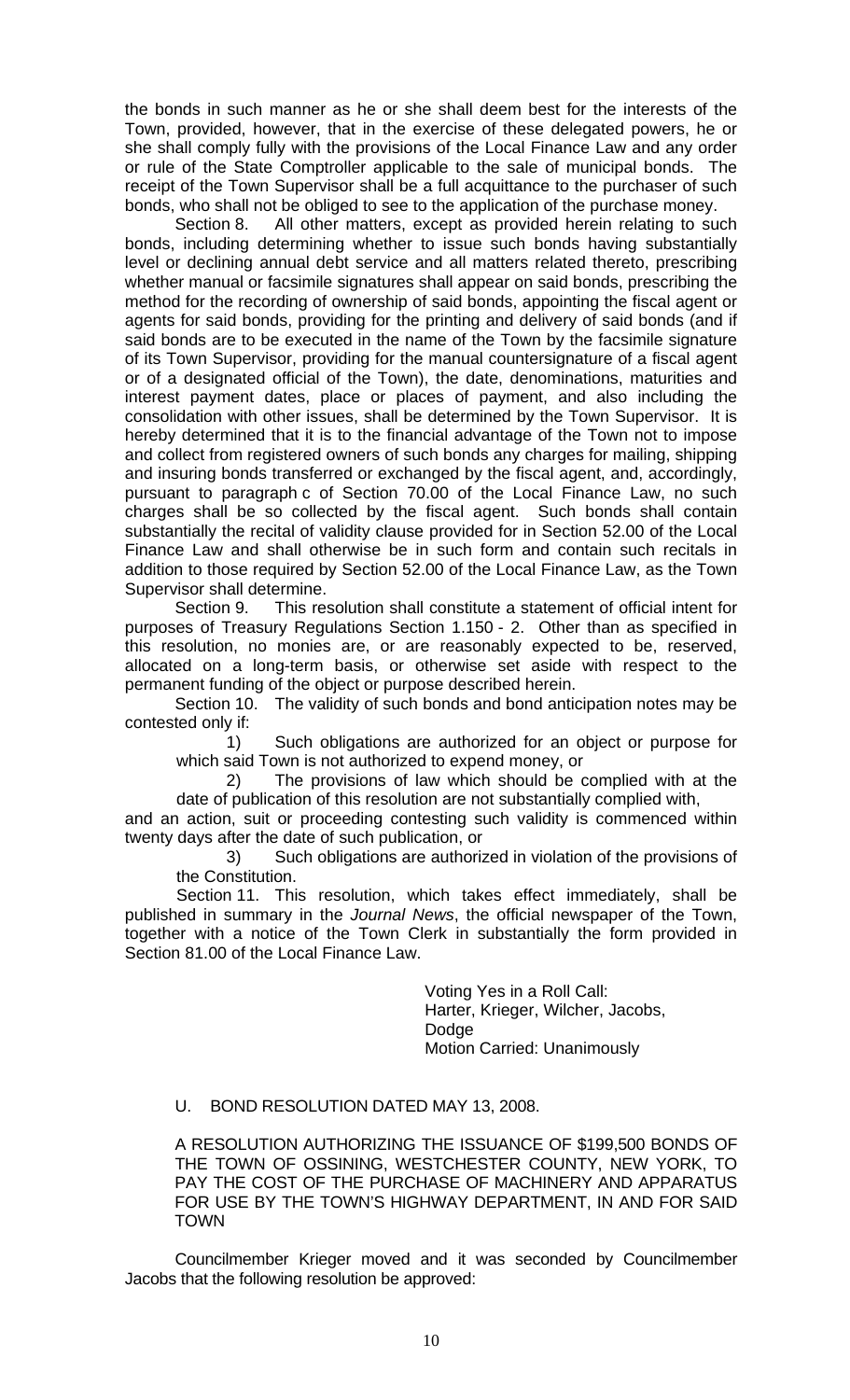WHEREAS, all conditions precedent to the financing of the capital purposes hereinafter described, including compliance with the provisions of the State Environmental Quality Review Act to the extent required, have been performed; and

WHEREAS, it is now desired to authorize the financing of such capital purposes; NOW, THEREFORE, BE IT

RESOLVED, by the Town Board of the Town of Ossining, Westchester County, New York, as follows:

Section 1. For the purpose of paying the cost of the class of objects or purposes hereinafter set forth in this bond resolution, including, in each instance, incidental expenses in connection therewith, for use by the Town's Highway Department, there are hereby authorized to be issued \$199,500 bonds of said Town pursuant to the provisions of the Local Finance Law, apportioned among the objects or purposes set forth in Section 2 hereof in accordance with the estimated maximum cost of each as set forth therein. The estimated maximum cost of the aforesaid class of objects or purposes is \$199,500, and the issuance of such bonds is the plan for financing such class of objects or purposes.

Section 2. The objects or purposes to be financed pursuant to this bond resolution and which make up the class of objects or purposes are as follows:

(a) machinery and apparatus for construction and maintenance purposes, each item of which has a cost of at least \$30,000, at an estimated maximum cost of \$130,000; it is hereby further determined that the period of probable usefulness of the machinery and apparatus described in this paragraph (a) is fifteen years, pursuant to subdivision twenty-eight of paragraph a of Section 11.00 of the Local Finance Law, the maximum maturity of the bonds authorized will exceed five years, and that the foregoing is not an assessable improvement;

(b) machinery and apparatus for construction and maintenance purposes, each item of which has a cost of over \$15,000, at an estimated maximum cost of \$44,500; it is hereby further determined that the period of probable usefulness of the machinery and apparatus described in this paragraph (b ) is ten years, pursuant to subdivision twenty-eight of paragraph a of Section 11.00 of the Local Finance Law, the maximum maturity of the bonds authorized will exceed five years, and that the foregoing is not an assessable improvement;

(c) machinery and apparatus for construction and maintenance purposes, with no minimum cost per item, at an estimated maximum cost of \$25,000; it is hereby further determined that the period of probable usefulness of the machinery and apparatus described in paragraph (c) is five years, pursuant to subdivision twenty-eight of paragraph a of Section 11.00 of the Local Finance Law; the maximum maturity of the bonds authorized will not exceed five years, and that the foregoing is not an assessable improvement;

Section 3. Subject to the provisions of the Local Finance Law, the power to authorize the issuance of and to sell bond anticipation notes in anticipation of the issuance and sale of the bonds herein authorized, including renewals of such notes, is hereby delegated to the Supervisor, the chief fiscal officer. Such notes shall be of such terms, form and contents, and shall be sold in such manner, as may be prescribed by said Supervisor, consistent with the provisions of the Local Finance Law.

Section 4. The faith and credit of said Town of Ossining, Westchester County, New York, are hereby irrevocably pledged to the payment of the principal of and interest on such bonds as the same respectively become due and payable. An annual appropriation shall be made in each year sufficient to pay the principal of and interest on such bonds becoming due and payable in such year. There shall annually be levied on all the taxable real property of said Town a tax sufficient to pay the principal of and interest on such obligations as the same become due and payable.

Section 5. Such bonds shall be in fully registered form and shall be signed in the name of the Town of Ossining, Westchester County, New York, by the manual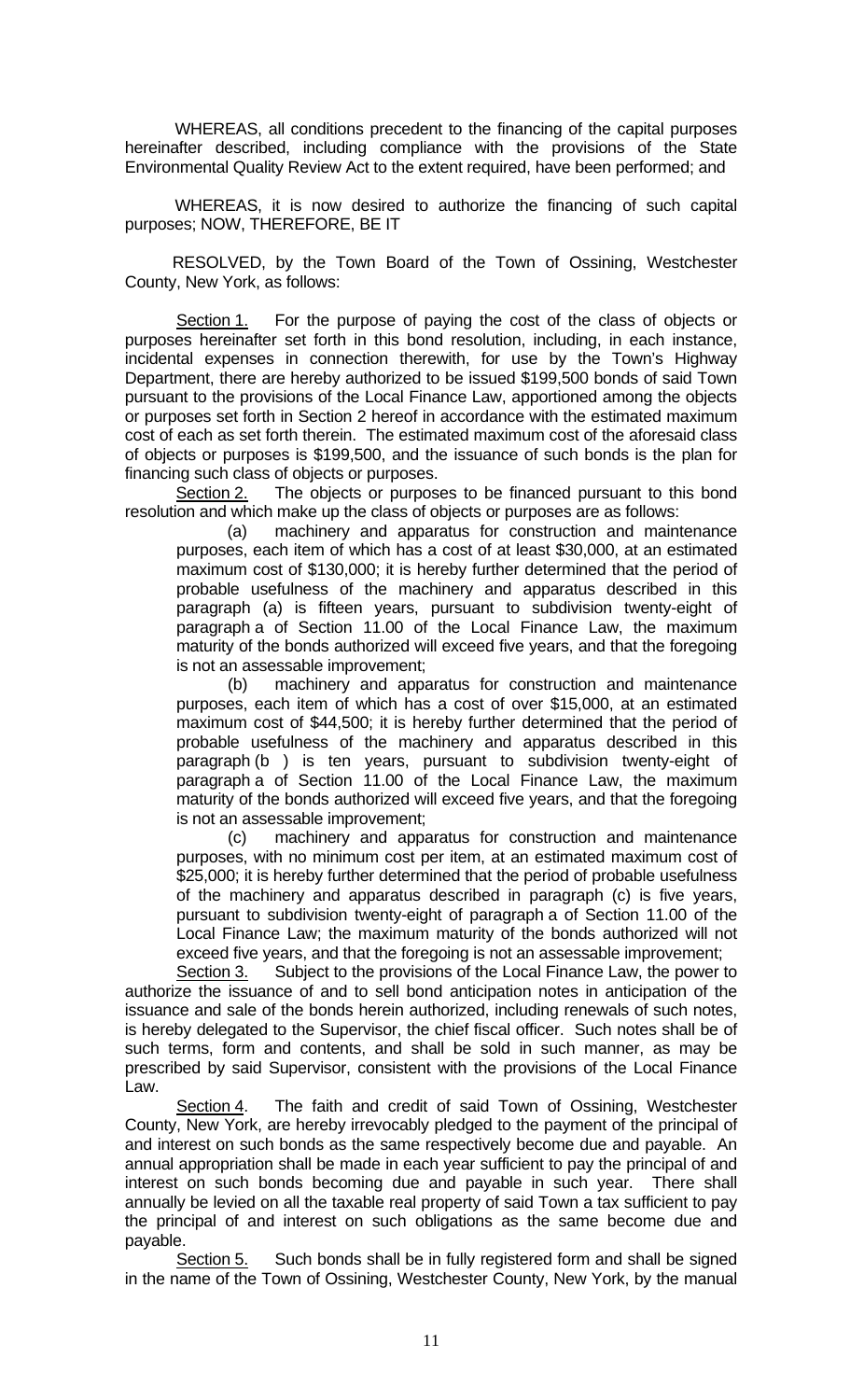or facsimile signature of the Supervisor and a facsimile of its corporate seal shall be imprinted or impressed thereon and may be attested by the manual or facsimile signature of the Town Clerk.

Section 6. The powers and duties of advertising such bonds for sale, conducting the sale and awarding the bonds, are hereby delegated to the Supervisor, who shall advertise such bonds for sale, conduct the sale, and award the bonds in such manner as he shall deem best for the interests of the Town; provided, however, that in the exercise of these delegated powers, he shall comply fully with the provisions of the Local Finance Law and any order or rule of the State Comptroller applicable to the sale of municipal bonds. The receipt of the Supervisor shall be a full acquittance to the purchaser of such bonds, who shall not be obliged to see to the application of the purchase money.

Section 7. All other matters, except as provided herein relating to such bonds, including determining whether to issue such bonds having substantially level or declining annual debt service and all matters related thereto, prescribing whether manual or facsimile signatures shall appear on said bonds, prescribing the method for the recording of ownership of said bonds, appointing the fiscal agent or agents for said bonds, providing for the printing and delivery of said bonds (and if said bonds are to be executed in the name of the Town by the facsimile signature of its Supervisor, providing for the manual countersignature of a fiscal agent or of a designated official of the Town), the date, denominations, maturities and interest payment dates, place or places of payment, and also including the consolidation with other issues, shall be determined by the Supervisor. It is hereby determined that it is to the financial advantage of the Town not to impose and collect from registered owners of such bonds any charges for mailing, shipping and insuring bonds transferred or exchanged by the fiscal agent, and, accordingly, pursuant to paragraph c of Section 70.00 of the Local Finance Law, no such charges shall be so collected by the fiscal agent. Such bonds shall contain substantially the recital of validity clause provided for in Section 52.00 of the Local Finance Law and shall otherwise be in such form and contain such recitals in addition to those required by Section 52.00 of the Local Finance Law, as the Supervisor shall determine.

Section 8. This resolution shall constitute a statement of official intent for purposes of Treasury Regulations Section 1.150 - 2. Other than as specified in this resolution, no monies are, or are reasonably expected to be, reserved, allocated on a long-term basis, or otherwise set aside with respect to the permanent funding of the object or purpose described herein.

Section 9. The validity of such bonds and bond anticipation notes may be contested only if:

(1) Such obligations are authorized for an object or purpose for which said Town is not authorized to expend money, or

(2) The provisions of law which should be complied with at the date of publication of this resolution are not substantially complied with,

and an action, suit or proceeding contesting such validity is commenced within twenty days after the date of such publication, or

(3) Such obligations are authorized in violation of the provisions of the Constitution.

Section 10. Upon this resolution taking effect, the same shall be published in summary in *Journal News* the official newspaper of the Town, together with a notice of the Town Clerk in substantially the form provided in Section 81.00 of the Local Finance Law.

Section 11. This resolution is adopted subject to permissive referendum in accordance with Section 35.00 of the Local Finance Law.

> Voting Yes in a Roll Call Harter, Krieger, Wilcher, Jacobs, Dodge Motion Carried: Unanimously